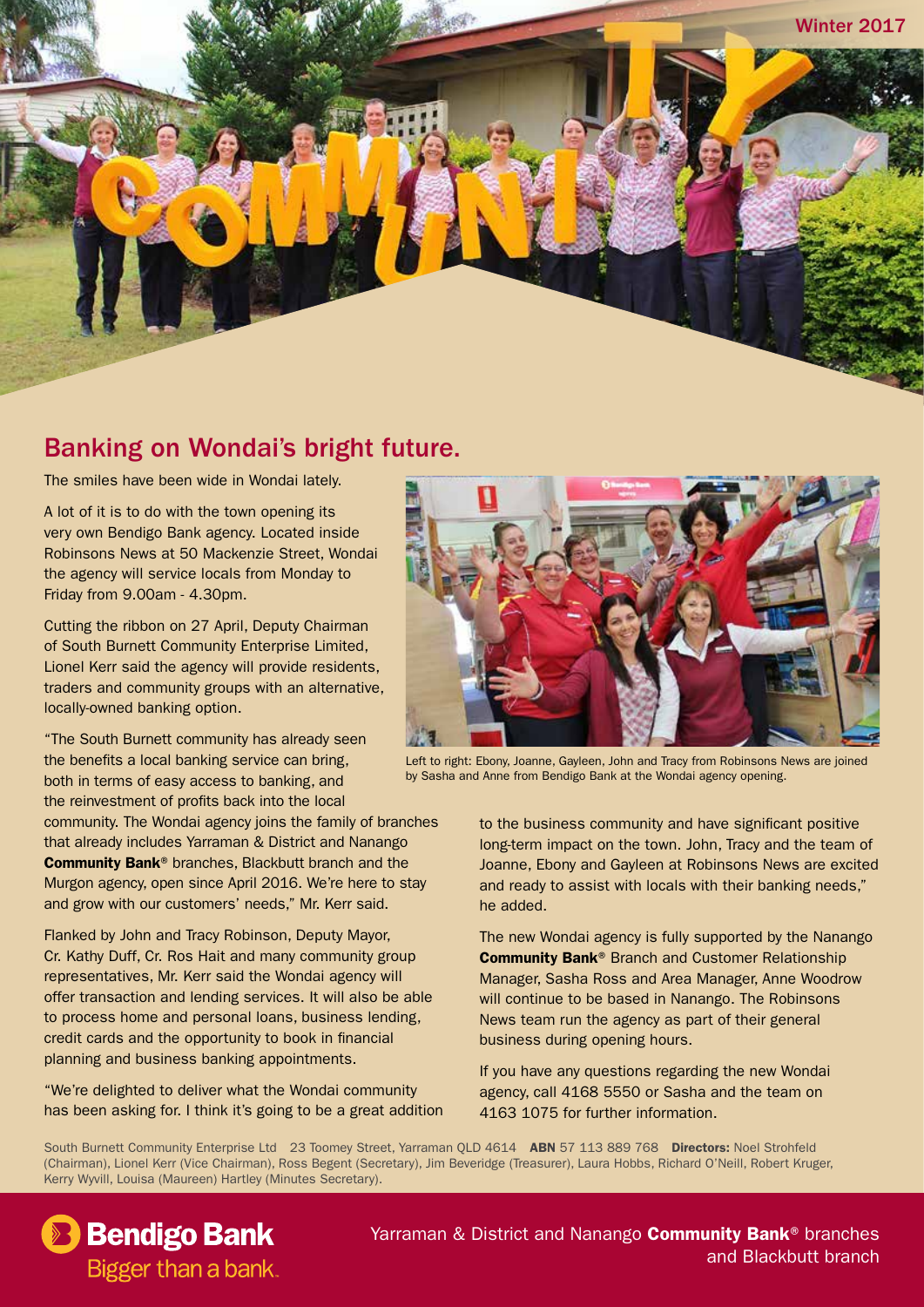#### Jamie-Lee's university dream is underway.

Thanks to a university scholarship provided by the South Burnett **Community Bank®** branches and agencies and company owned branches, Jamie-Lee Barron has already made her new home away from home over the last few months.

She was one of several impressive applicants of the annual South Burnett university scholarship program, now using the funds towards realising her dream of tertiary study.

Jamie-Lee is studying a Bachelor of Veterinary Science at The University of Queensland's Gatton Campus. It's the beginning of an exciting chapter for the Cooyar teen who has already found a lot of success through her hard work in recent years.

"Life at uni is going really well. It's been a big adjustment getting used to my new surroundings and the workload, but I'm on my way feel excited about all that lies ahead. My aim is to become a highly professional and well respected figure with great agricultural knowledge. I would love to work in a small rural community where I can contribute my skills and support producers with their productivity and profitability," Jamie-Lee shared.

Senior Manager for Bendigo Bank, Anne Woodrow said providing support to Jamie-Lee to further her tertiary education was part of the Community Bank® branches' commitment to building a stronger community.



Jamie-Lee receiving her scholarship cheque from Anne.

"The idea behind the scholarship is to assist one rural student per year from the South Burnett who planned attending university for the first time in 2017."

"Because of the high costs associated with living away, we knew many applicants would need financial assistance to help their dreams come true. We were proud to award her the 2017 scholarship," Anne said.

The South Burnett Group Scholarship will support Jamie Lee with study related costs for the next two years at \$5,000 per year. For more information about the scholarship program and how you may be able can apply for the 2018 scholarship, call the Nanango Community Bank<sup>®</sup> Branch on 4163 1075.

#### Murgon's own bank is growing nicely.

Just over a year ago, Murgon locals didn't quite know what they were in for. Now it appears they have no intention of looking back.

Recently, Bendigo Bank Senior Manager, Anne Woodrow was joined by Customer Relationship Manager, Sasha Ross and Struddy's Sports' Amber Dudgeon and Jenni



Braithwaite as they celebrated the Murgon agency's strong start.

Having opened in April 2016, the agency is continues to build on strong footings. It's located right in the middle of town on Lamb Street and, in time, the agency will give Murgon a real say in its own financial future.

> Anne said the agency is here to stay and will grow with customers' needs.

"The Murgon agency is part of Australia's fifth largest retail banking network in Bendigo Bank and joins the family of branches including Yarraman and Nanango Community Bank<sup>®</sup> branches and Blackbutt branch," she shared.

Agencies represent about 20 percent of Bendigo Bank's retail outlets and the Murgon agency is headed by Leigh, Dee, Amber and Jenni at Struddy's and the fully supported by the Nanango **Community Bank®** Branch staff.

Left to right: Sasha, Jenni, Amber and Anne are all smiles in front of the Bendigo Bank agency at Struddy's Sports, Murgon.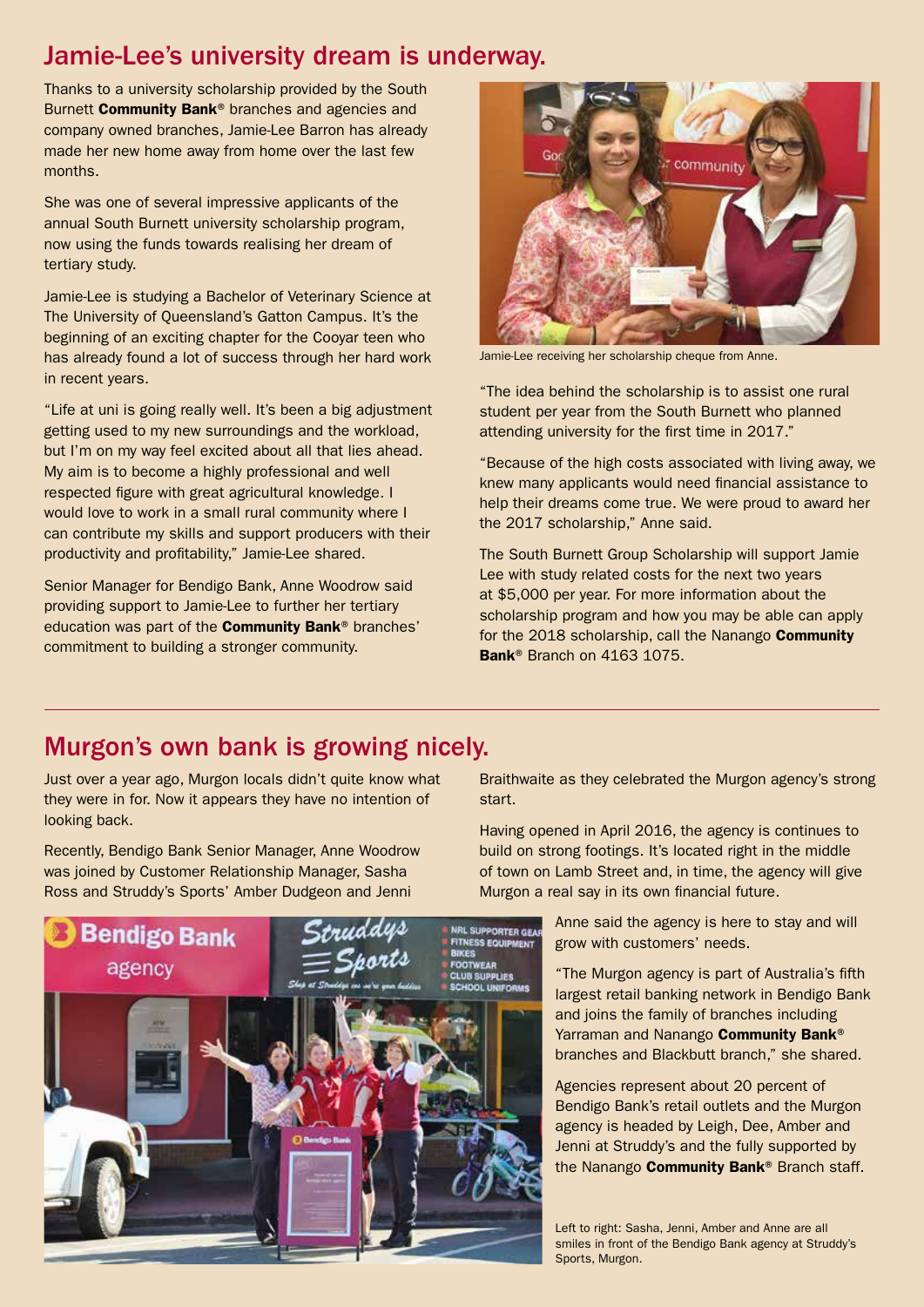

It was smiles all round at Yarraman Community Hall when the latest round of community grants were handed out.

### Banking locally is benefitting everyone.

September 2005 doesn't really seem that long ago.

In a little over a decade a lot of things have changed in the South Burnett. It was on 16 September of that year when the Yarraman & District **Community Bank**® Branch opened its doors. Since then, the Blackbutt branch, Nanango Community Bank® Branch and Murgon and Wondai agencies have done the same, creating the South Burnett Group.

Recently, community groups and staff members held a function their latest community grants evening at Yarraman Hall to present five South Burnett community groups with some much needed funds for local projects.

There were smiles all round as the following groups benefitted from their **Community Bank**<sup>®</sup> branches whose very reason for existing is to feed into our communities, not from them:

- Yarraman Bowls Club \$8,030 for their new community BBQ area.
- Maclagan Windermere Kindergarten \$5,720 for their new modular play equipment.
- Yarraman Hall Committee \$4,100 for new fans to be installed throughout the hall.
- Nanango and District Kindergarten Association \$579 for their sandpit renewal project
- Yarraman Heritage House \$1,769 for the new catering project in Yarraman museum.

Amazingly, more than \$900,000 has now been returned to similar community groups, schools and organisations and the **Community Bank®** branches have never been stronger. Senior Manager, Anne Woodrow, Chairman Noel Strohfeld and some Directors from the South Burnett Community Enterprises Limited (SBCEL) Board took the opportunity to remind those in attendance the importance of banking locally and the difference it can make to communities just like ours.

"It's simple really. I work here because I see the difference we're making in our own backyard. It was really special to share with our team in giving out this latest round of grants. We say that by banking with us everyone benefits." Anne concluded.



Terms, conditions, fees, charges and lending criteria apply. Full details available on application.<br>Bendigo and Adelaide Bank Limited, ABN 11 068 049 178 AFSL/Australian Credit Licence 237879. S51948-03 (359287\_v1) (1/06/2

 $\mathbf{f}$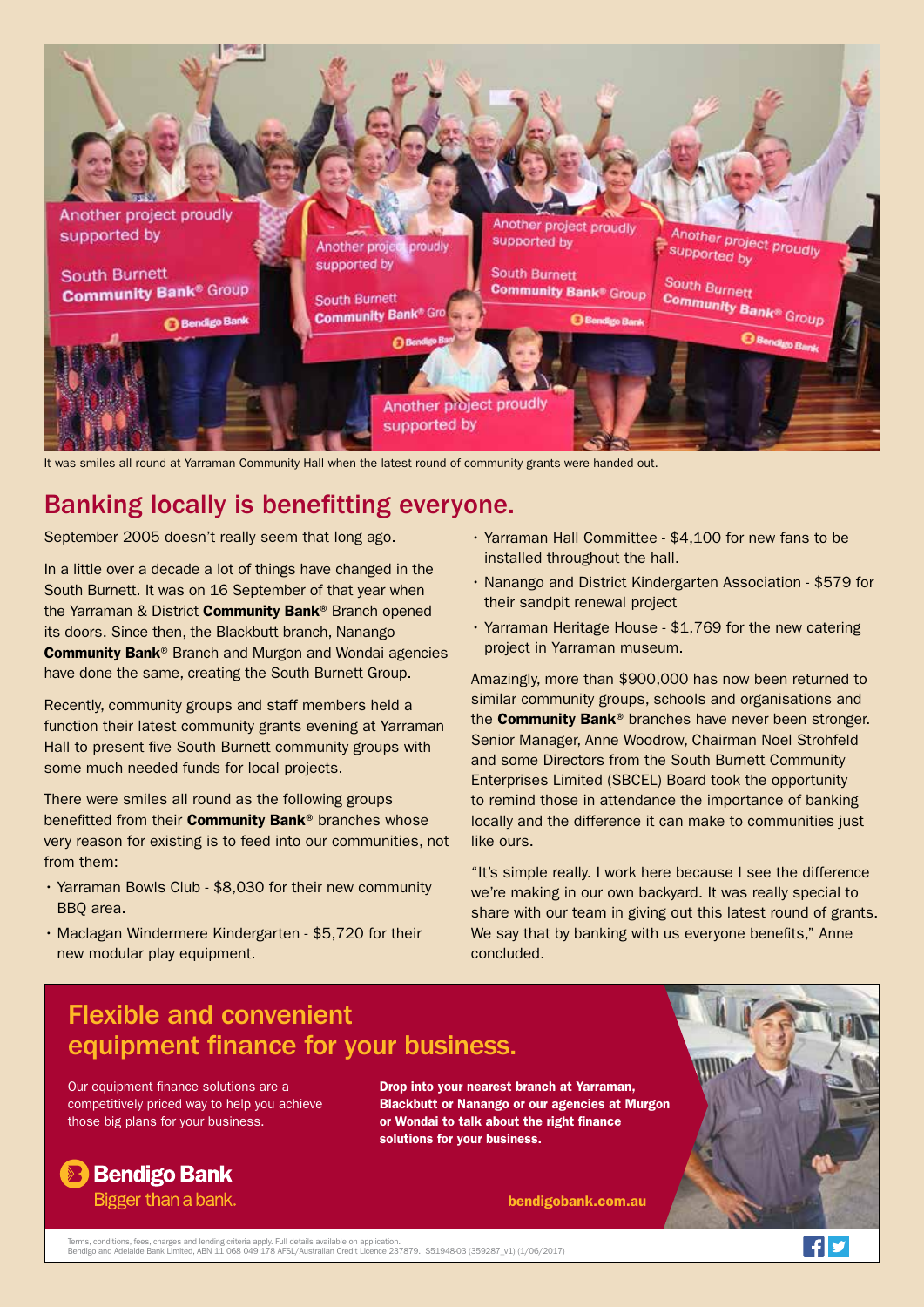#### Murgon zooming in for a crime blitz.

Federal member for Wide Bay, Llew O'Brien made a very welcome visit to Murgon in May.

In the Visitor Information Centre on Lamb Street, he announced \$400,000 of the Coalition's Safer Streets Programme will soon fund closed-circuit television (CCTV) cameras in Murgon.

Getting support for this project has been years in the making, but Margaret Long from Murgon Business and Development Association said the wait has been worth it.

"Murgon is open for business and closed for crime. We have a wonderful town with some great businesses who support our community. Businesses who see the future of our town, like Bendigo Bank who moved in when others were moving out. They, along with our Murgon Police work very closely with us. This funding will complement the great work that our police already do and will be strong deterrent to criminals ensuring that Murgon continues to be a wonderful place to live and work," Mrs. Long said.

She added the business group are excited that after a seemingly long wait we can now forge ahead with this project.



Celebrating the great news after the launch was (l-r) Bendigo Bank's Anne Woodrow, Llew Brien MP, Snr Sgt Lance Guteridge and CCTV consultant Douglas Grant.

Further information on the Safer Streets Programme is available at www.ag.gov.au and to learn more about the Murgon CCTV cameras network, contact Margaret Long on 4168 2922.

#### Meet the staff.



Above: Lorraine Wyvill, Anne Woodrow and Rural Bank's Ian Herd.

Below: Our Yarraman team June, Nerrida, Anne, Cheryl and Joanne.



Right: Our Nanango team Sasha, Dan, Anne and Kerrie. Above: Our Blackbutt team (left to right) Carley, Lorraine and Nerrida.



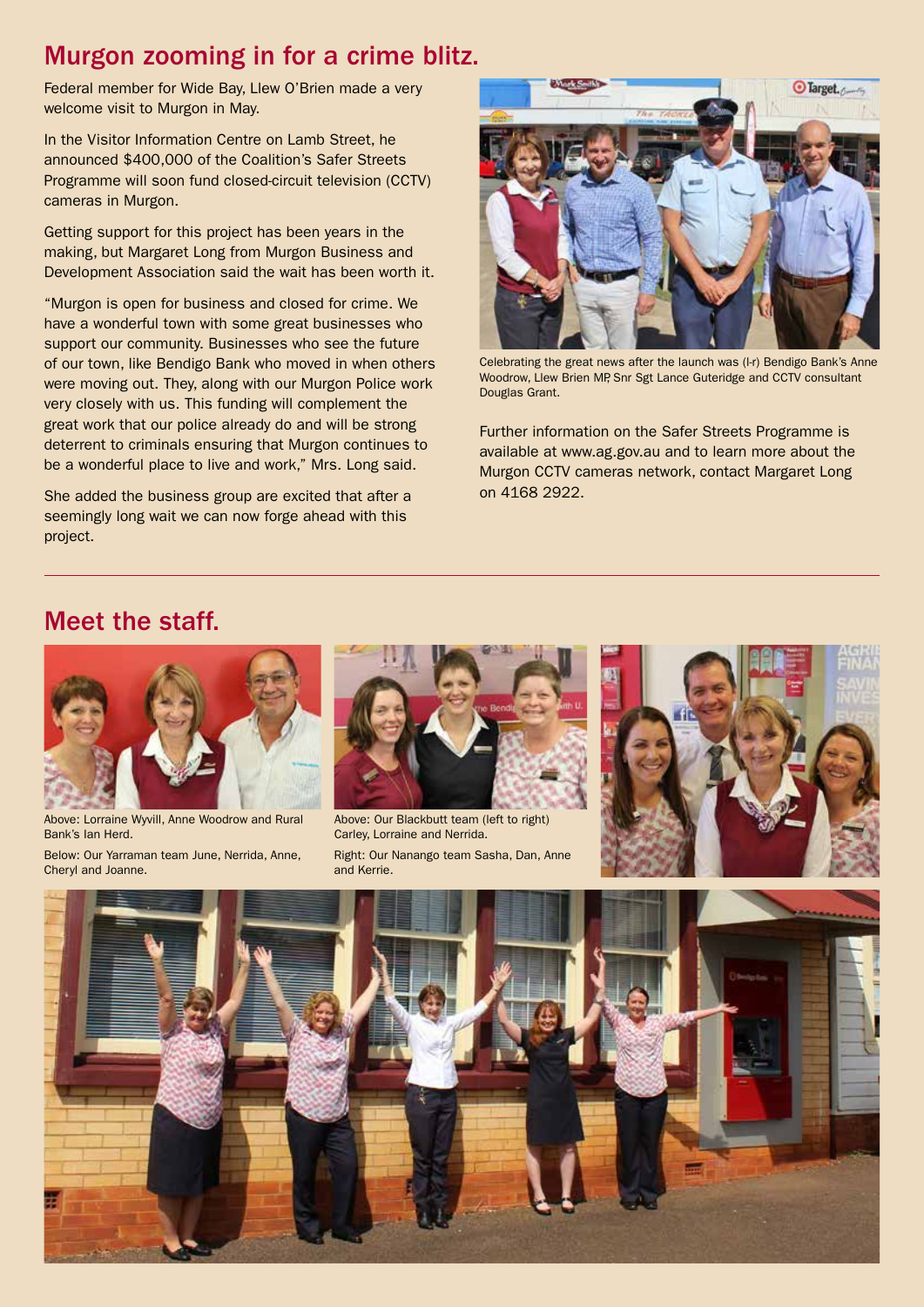### Local students daring their dreams and giving back.

One local teacher has continued her amazing work alongside some young high school students to help them reach their potential. But it's the fact that each of them are young women who want to build a life in the country is what should be music to the ears of South Burnett locals.

Nanango State High School teacher, Kayleen Freeman has been living and teaching in the South Burnett for 27 years. After spending time with students from Murgon, Kingaroy and Nanango High Schools again this year, she saw young people who needed guidance to help develop some confidence in order to dare their dreams. Kayleen was also determined to show a career and life outside the city could be rewarding.

Through sponsorship from local businesses including our own Nanango Community Bank® Branch, Kayleen took eight senior girls to the Queensland Rural, Regional and Remote Women's Network (QRRRWN) conference in Roma late last year. Workshops, mentoring, gala dinners and trade displays kept the eight girls busy during their three nights away.

"The conference has lit a fire in our young delegates. It was themed 'Cultivating Confident Women' and keeping women in rural, regional and remote communities. The hope is the girls complete their necessary studies and return to our communities with their talents," she said.

It was in 2015 that Kayleen brought the Women Inspiring Women program to Anne's attention.

"To be around these young women and listen to how they're using their experiences to help energise their dreams is awesome. I'm delighted we've been able to play



Left to right: Kayleen Freeman is joined by our Anne Woodrow, Meg Roberts, Brooke Barron, Chelsea Bowden and Kathryn Kidman.

an ongoing role in funding this project and look forward to working more with Kayleen in the future. She's an amazing role model and continuing to make such positive impact in these young ladies' lives," Anne said.

If you would like to know more about the Cultivating Confident Women program, call Nanango State High School on 4171 6444 or email kfree36@eq.edu.au for further information.

#### Local bank support keeps bowls club rolling.

As many sports compete for the Aussie public's attention, few are as classy as lawn bowls.

Yarraman Bowls Club has around 60 bowling members and more than 20 social members, and has been in operation since 1963. It's a club that is well known for its friendly atmosphere and welcomes both young and old bowlers of all ability levels.

One thing the club prides itself on is its connection with the Yarraman community. So, it only seems natural that one of the club's sponsors is the Yarraman & District Community Bank® Branch. More and more locals are learning the value of good, old fashioned service from Lorraine Wyvill and her team. Most importantly, locals' banking choices continue to give the community a real say in its own future.

Life member, Kev Profke and his wife, Bev met with Lorraine at the club recently to thank her for the partnership between the two organisations.



Kev and Bev Profke catching up with Lorraine Wyvill outside Yarraman Bowls Club.

"We're a club pretty rich in tradition and passionate about our bowls. We greatly appreciate the support of Bendigo Bank and we're excited to be sponsored by a bank that is continually giving back to its community," Kev said.

If you would like to know more about Yarraman Bowls Club, call 4163 8269 or 4692 6273.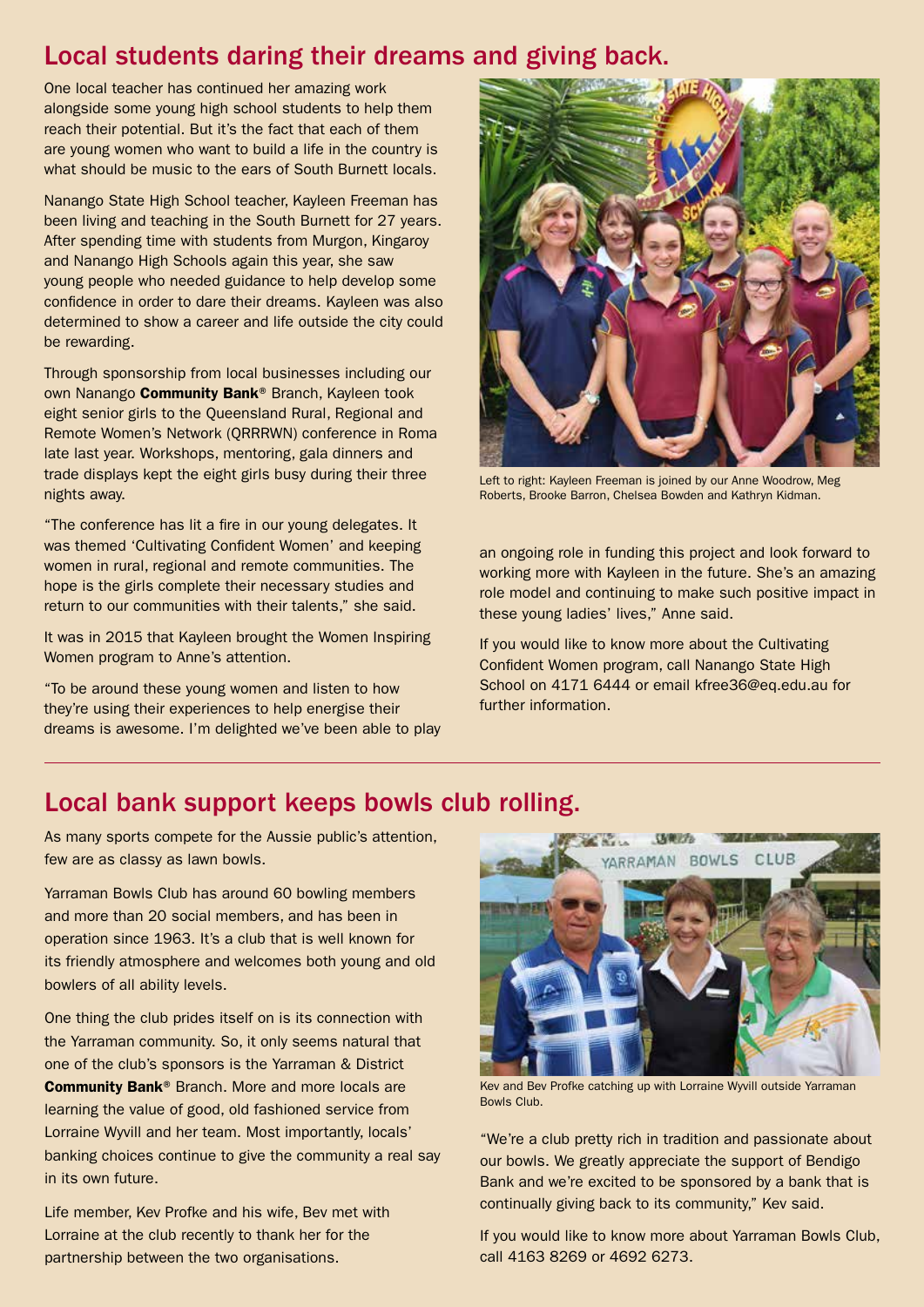### Craftsmanship and community connect in Blackbutt.

There's an old Chinese proverb which says 'A closed mind is like a closed book, just a block of wood'.

As one of the famed Timbertowns, Blackbutt is filled with locals who know a thing or two about bringing their vision to life in every piece of wood they work with.

One such group is the towns' Timbertowns Woodworking Group. They collectively work out of a shed in the Blackbutt Showgrounds on Bowman Road and produce the most



Lorraine Wyvill (right) enjoying her tour of the Timbertowns Woodworking Group facility at the Blackbutt Showgrounds.

beautiful array of wood turned items. They produce many handiworks, with bread boards, children's toys, names of loved ones or loved places and even boot pullers on show and for sale, just to name a few.

One of the sponsors of the Timbertowns Woodworking Group is the Blackbutt branch. Their sponsorship has led to purchase of machinery to help create some of the wonderful items and Manager, Lorraine Wyvill said the sponsorship is one the branch has loved being part of.

"We're delighted to see so many in our community taking part in a craft that reflects Blackbutt and our rich history in timber. This is just the latest opportunity to support the community who supports us," Lorraine said.

The whole Timbertowns Woodworking Group gathers at their regular Wednesday and Sunday morning meetings at the showgrounds from 8.30am until around 12.00 noon. Any new members who are interested in learning woodwork are always welcome and you can obtain more details by phoning Marcia on 0413 775 246.

#### Kids are just crazy about their kindy.

For any parent, knowing your child is safe and happy is everything.

So, for close-knit locals knowing their local kindy has such a great reputation is a great comfort. In 1970, it opened as a community kindergarten and has done since.

Director and teacher, Lisa Strohfeld said it's always been about children coming first.

"We pride ourselves as being part of our community. Our children come from approximately a 30km radius - Maclagan, Malling, Quinalow, Bowenville, Brymaroo, Kulpi, Cooyar, Kaimkillenbun and as far away as Bell. Francine Ryan teaches with me and we're both passionate about educating young children and inspiring them to develop a lifelong love of learning. We're lucky to combine years of experience working in early childhood services with a love for what we do," Lisa said.

Partially government funded, the kindy raises funds through its community and by sponsors who look to support where they can, like the Yarraman & District Community Bank® Branch.

The **Community Bank®** branch has donated more than \$5,000 in recent years and in turn, the funds have gone towards shade sails, new flooring and even a new sign now on display in front of the kindy.



Maclagan Windermere Community Kindergarten.

Senior Manager, Anne Woodrow said she is delighted the Yarraman & District **Community Bank®** Branch has been able to support the kindy.

"We're able to do this because our community supports us. We certainly hope we can do more to support the kindy in the future," Anne said.

If you would like to find out more information about the kindy, access the website www.candk.asn.au.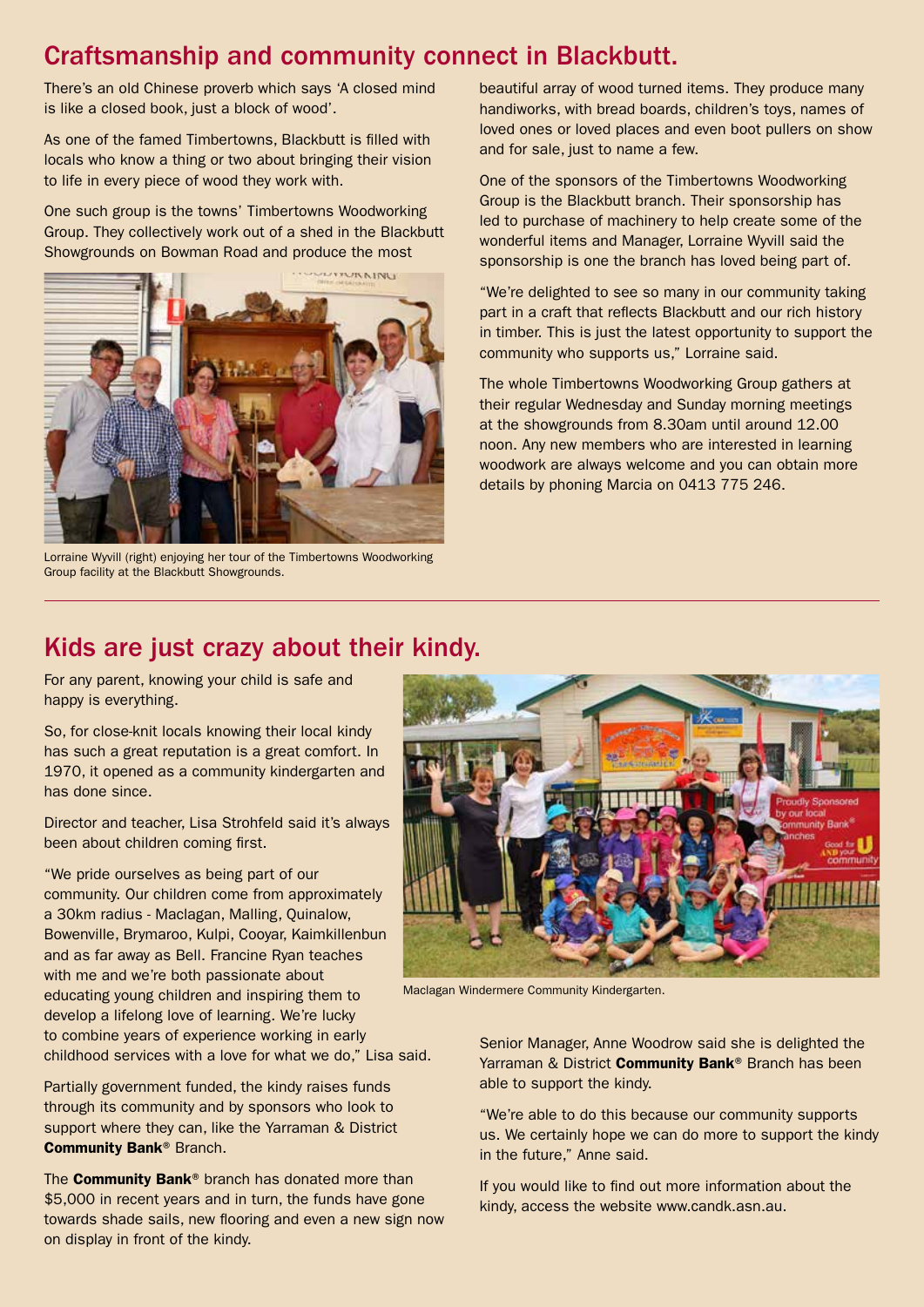## A little piece of history is a big part of Blackbutt.

For those who haven't been to the Nukku Nook (the old Nukku State School) in Blackbutt recently, you're in for a treat. Not only can you take in a rich piece of Blackbutt history by looking through the fully restored Nukku Siding positioned at the rail head adjacent to the Roy Emerson Museum, but marvel at what a community continues to do to honour its past.

The Blackbutt and District Tourism and Heritage Association (BADTHA) was fortunate to be gifted the original school in 2011. BADTHA members continue to work to preserve the history of the district and liaise with government and community agencies to raise funds to renovate the building that also honours one of its successful sons.

As one of the world's former number one ranked tennis player, Roy Emerson collected 12 major singles titles and 16 Grand Slam tournament men's doubles titles during his career. Emerson remains the only male player to have completed a career Grand Slam (winning titles at all four Grand Slam events) in both singles and doubles. For 49 years, Emerson was the only male player to have won six Australian Championships.

Earlier this year, Roy came back to town to officially open the Roy Emerson Museum Displays. It lives within the



Lorraine Wyvill and Noeleen Bird beside the sign that says it all.

original Nukku School and Roy and his wife, Joy were on hand to unveil a wonderful new statue of the man himself.

BADTHA secretary, Noeleen Bird recently took time to show Blackabutt branch manager, Lorraine Wyvill through the museum. Grants of more than \$4,000 from Bendigo Bank in recent years helped purchase a laptop, printer and photo boards to help BADTHA tell the stories for generations to come.

Noeleen added.

"We sincerely thank the Blackbutt branch for their sponsorship, but also for all the other great work they do in the South Burnett,"

To learn more about the Roy Emerson Museum, Nukku Nook or BADTHA, e-mail

royemersonmuseum@gmail.com or visit Facebook: Blackbutt & District Tourism/History.



Roy Emerson statue opening.

# We've all had regrets. Don't let your home loan be one of them.

Our home loan customers are the most satisfied customers of any Australian bank.<sup>\*</sup>

Because when you choose a Bendigo Home Loan you get a great rate and great service – every day.

**Bendigo Bank** 

Drop into your nearest branch at Yarraman, Blackbutt or Nanango or our agencies at Murgon or Wondai to find out more.

#### bendigobank.com.au/homeloans

Bigger than a bank.

\*Rated above the four major banks among home loan customers in Roy Morgan's Home Loan Customer Satisfaction Survey, July 2016. Credit provided by Bendigo and Adelaide Bank Limited ABN 11 068 049 178<br>AFSL/Australian Credit